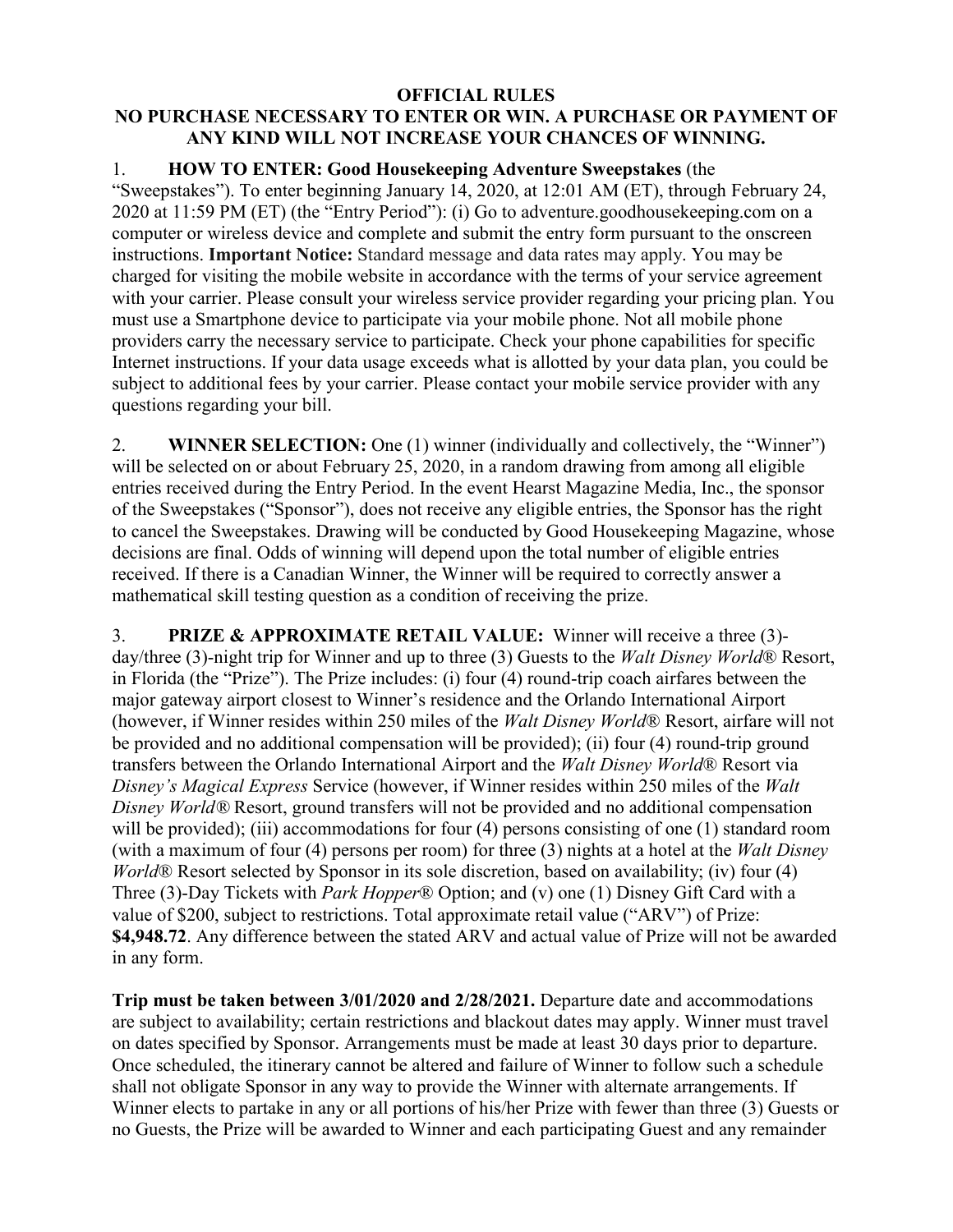of the Prize will be forfeited and shall not be subject to further or alternative compensation. All elements of the Prize must be redeemed at the same time, and no changes will be permitted, after confirmation, of any redemption.Vacation package components may not be separated. Any unused portion(s) of the vacation package will be forfeited. Winner will be solely responsible for all meals, incidental expenses, tips and gratuities, income and other taxes, service charges, or any other service or item not specifically described above, and all other costs and expenses not otherwise specified herein. ARV of Prize may vary depending upon the points of departure, ground transportation, and/or airline fare fluctuations. Trip and trip components may not be sold, traded, transferred, rescheduled to dates not within the fulfillment period set forth above, or refunded. Trip is not redeemable for cash. All travelers must possess valid travel documents. The travel companion(s) of Winner must execute a Publicity/Liability Release prior to booking. Winner must be at least twenty-one (21) years of age to enter and win. Guests under the age of twenty-one (21) must be accompanied by a parent/legal guardian who must be at least twentyone years of age.

**4. WINNER NOTIFICATION:** Winner will be notified via phone or e-mail at Sponsor's discretion on or about February 25th, 2020. In the event the Winner doesn't respond to Sponsor's notification or does not accept the prize within five (5) business days of notification, the prize will be deemed forfeited and an alternate Winner will be selected. In the event that any one or more potential Winner(s) fails to respond as stated above, declines the prize, such Winner(s) will be deemed to forfeit the prize and Sponsor will select an alternate Winner(s) from the remaining eligible entrants. If any alternate(s) similarly fails to respond or declines the prize, Sponsor will use a reasonable number of attempts, in its discretion, to award the prize(s) to another alternate(s) but if it is unable to do so, the prize(s) will be finally forfeited and Sponsor shall have no further liability in connection with this Sweepstakes. **List of Winners:** For the name of the Winner, send a separate self-addressed, stamped envelope to Good Housekeeping Magazine, Floor 11, Good Housekeeping Adventure Sweepstakes Winners' List, Hearst Magazine Media, Inc., 300 West  $57<sup>th</sup>$  Street NY, NY 10019 within two (2) months from the end of the Sweepstakes.

**5. ENTRIES:** Limit one (1) entry per email address per day for Sweepstakes. Multiple entries from the same person on the same day will be disqualified. Entries become the property of the Sponsor and will not be returned. Proof of submission does not constitute proof of receipt. If applicable, inaccurate, lost, late, misdirected or incomplete or entry forms that have been tampered with will be disqualified. Entrants must have valid email address and it is entrant's responsibility to update Sponsor of any change in email address. If there is a dispute as to the identity of an online entrant, the prize will be awarded to the authorized account holder of the email address. The "authorized account holder" is defined as the natural person to whom the email address is assigned by an internet service provider, online service provider, carrier, or other organization (e.g., business, educational institution, etc.) that is responsible for assigning the email addresses for the domain associated with the submitted email address.

**6. ELIGIBILITY:** Open to legal residents of the United States, Canada (excluding Quebec) and the District of Columbia, who are 21 years or older in their state or territory of residence at the time of entry. Void in Puerto Rico and where prohibited by law. Employees of Sponsor, its parents, affiliates and subsidiaries, participating advertising and promotion agencies, independent judging organizations, and prize suppliers (including Disney Destinations, LLC "**Disney**") and members of such employees' immediate family and/or those living in the same of household of each such employees whether legally related or not are not eligible.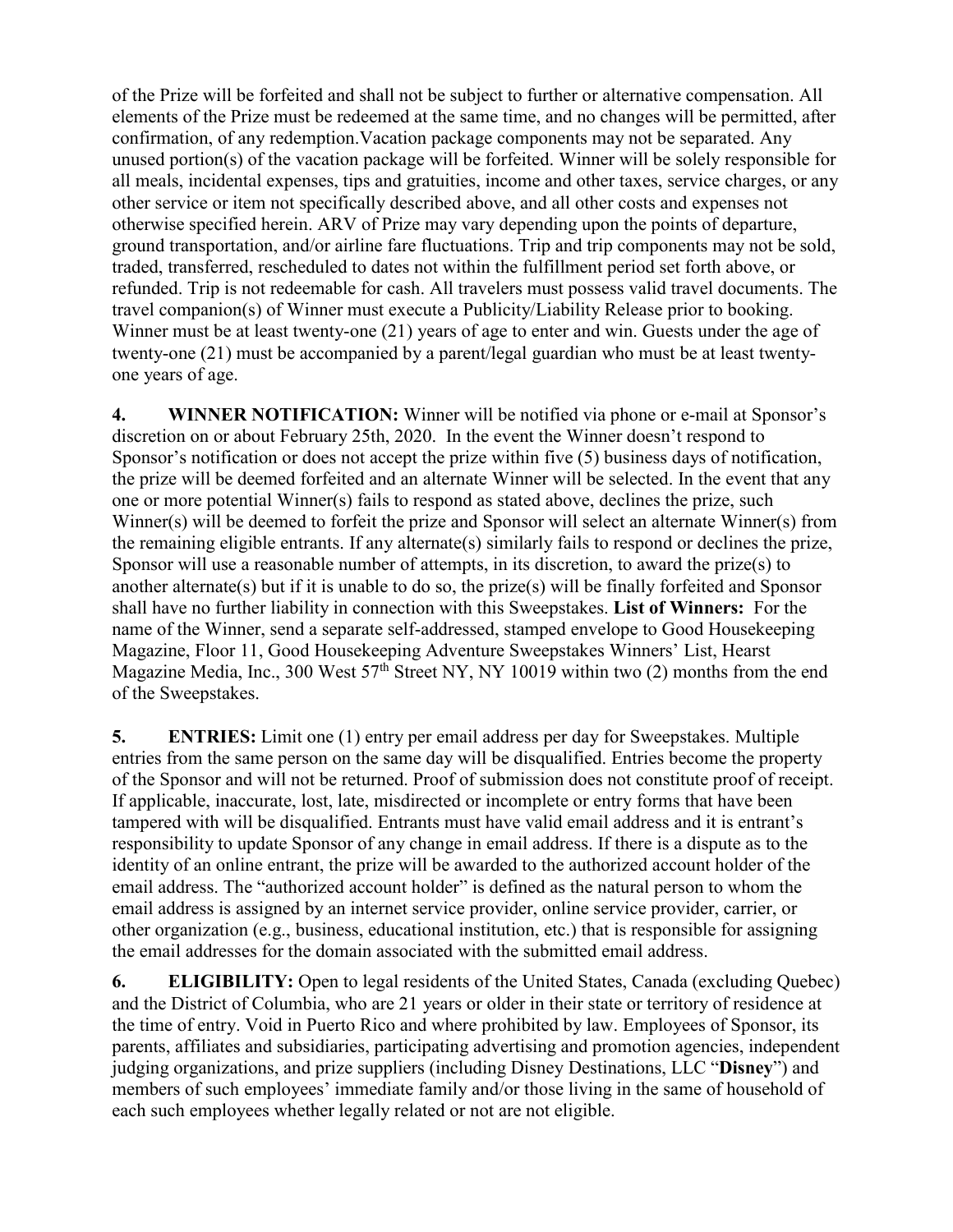**7. CONDITIONS OF PARTICIPATION:** Expenses not specifically included in prize description and all taxes are the sole responsibility of the Winner. Each prize is awarded "as is" with no warranty or guarantee, either express or implied. No transfer, assignment or substitution of a prize permitted, except Sponsor reserves the right to substitute prize for an item of equal or greater value in the event an advertised prize is unavailable. The Winner is required to comply with any and all applicable federal, state, provincial, and local laws, rules and regulations. All federal, state and local taxes, and any other costs not specifically provided for in these Official Rules are solely the Winner's responsibility. If the actual retail value of any Winner's prize is \$600 or more, the Winner must complete a W9 form and supply Sponsor with his/her social security number for tax purposes. An IRS Form 1099 will be issued in the name of the Winner for the actual value of the prize received. Sponsor shall have no responsibility or obligation to the Winner or potential Winner who is unable or unavailable to accept or utilize prize as described herein. Entrants agree to be bound by the terms of these Official Rules and by the decisions of Sponsor, which are final and binding on all matters pertaining to this Sweepstakes. Winner may be required to sign and return an Affidavit of Eligibility, a Liability Release and where legally permissible a Publicity Release within seven (7) days following the date prize acceptance, or prior to booking of the trip, whichever comes first. Failure to comply with this deadline may result in forfeiture of the prize and selection of an alternate Winner. Return of any prize/prize notification as undeliverable may result in disqualification and selection of an alternate Winner. Winner hereby further agrees that it will sign any documents necessary to transfer copyright of his/her submitted entry, if applicable, to Sponsor within seven (7) days following the date of prize acceptance. Additionally, acceptance of the prize by Winner constitutes permission for Sponsor and any affiliates and subsidiaries, participating advertising and promotion agencies, and prize suppliers to use Winner's name and/or likeness and biographical material for editorial, advertising and promotional purposes without additional compensation, unless prohibited by law. By accepting prize, Winner agrees to release, discharge and hold harmless Sponsor, Disney, its parent, related, affiliated, and subsidiary companies and their respective officers, directors agents, employees and assigns from any and all legal claims, losses, injuries, demands, damages, actions, and/or causes of actions that arise out of and/or in any way related to the prize, the receipt, use and/or enjoyment of the prize and/or the Sweepstakes. Sponsor is not responsible for any printing, typographical, mechanical or other error in the printing of the offer, administration of the Sweepstakes or in the announcement of the prize.

**8. INTERNET/MOBILE:** Sponsor is not responsible for electronic transmission errors resulting in omission, interruption, deletion, defect, delay in operations or transmission, theft or destruction or unauthorized access to or alterations of entry materials, or for technical, network, telephone equipment, electronic, computer, hardware or software malfunctions or limitations of any kind, or inaccurate transmissions of or failure to receive entry information by Sponsor or presenter on account of technical problems or traffic congestion on the Internet, at any Web site, or via the mobile phone or any combination thereof. If for any reason the Internet or mobile phone portion of the program is not capable of running as planned, including infection by computer virus, bugs, tampering, unauthorized intervention, fraud, technical failures, or any other causes which corrupt of affect the administration, security, fairness, integrity, or proper conduct of this Sweepstakes, Sponsor reserves the right at its sole discretion to cancel, terminate, modify or suspend the Sweepstakes. Sponsor reserves the right to select Winner from eligible entries received as of the termination date. Sponsor further reserves the right to disqualify any individual who tampers with the entry process. Sponsor may prohibit an entrant from participating in the Sweepstakes if it determines that said entrant is attempting to undermine the